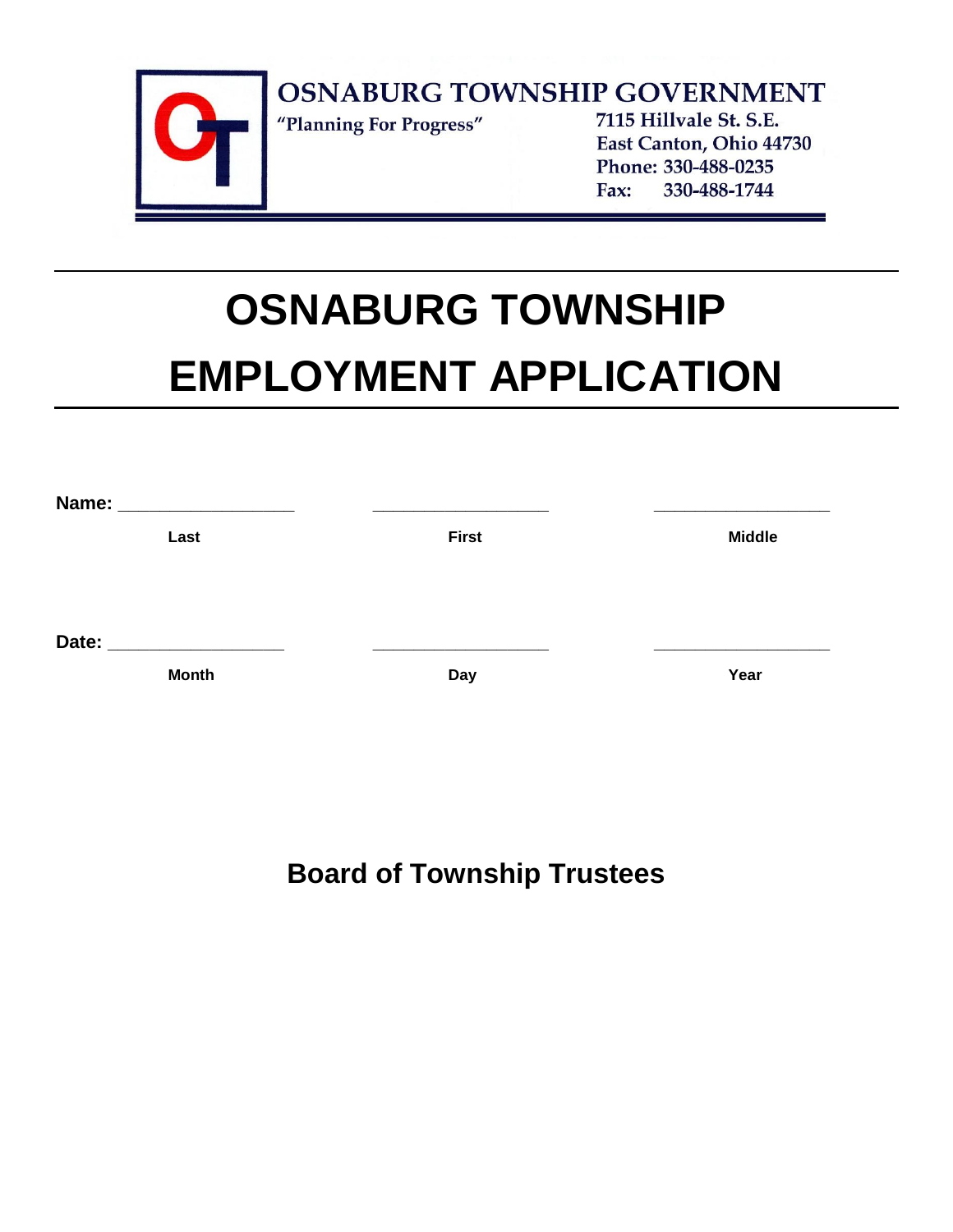

## **Equal Employment Opportunity Form Page**

|                       |                       | <b>Applicant Information</b> |                  |
|-----------------------|-----------------------|------------------------------|------------------|
| Full Name:            |                       |                              |                  |
|                       | Last                  | First                        | M.I.             |
| Address:              |                       |                              |                  |
|                       | <b>Street Address</b> |                              | Apartment/Unit # |
|                       |                       |                              |                  |
|                       | City                  | State                        | ZIP Code         |
| Home Phone:           |                       |                              |                  |
|                       |                       |                              |                  |
| Position Applied for: |                       |                              |                  |
|                       |                       |                              |                  |

### **Voluntary Information**

*This information is being requested in accordance with federal regulations. The information is voluntary and will not be used when considering you for employment with Osnaburg Township.*

|        | <b>Racial or Ethnic Group</b>         |                         |                                 |
|--------|---------------------------------------|-------------------------|---------------------------------|
|        | American Indian/Alaskan               | Asian/Pacific Islander  | Black/African American          |
|        | Hispanic/Latino                       | White/Caucasian         | Other                           |
| Gender |                                       |                         |                                 |
|        | Female                                | Male                    |                                 |
|        | <b>Military Service</b>               |                         |                                 |
|        | Pre-Vietnam Era                       | Vietnam Era             |                                 |
|        | Post-Vietnam Era                      | Disabled Veteran        |                                 |
|        | How did you hear about this position? |                         |                                 |
|        | Newspaper                             | Township Employee       | <b>Professional Publication</b> |
|        | Job Fair                              | <b>Placement Office</b> | Website                         |
|        | Other                                 |                         |                                 |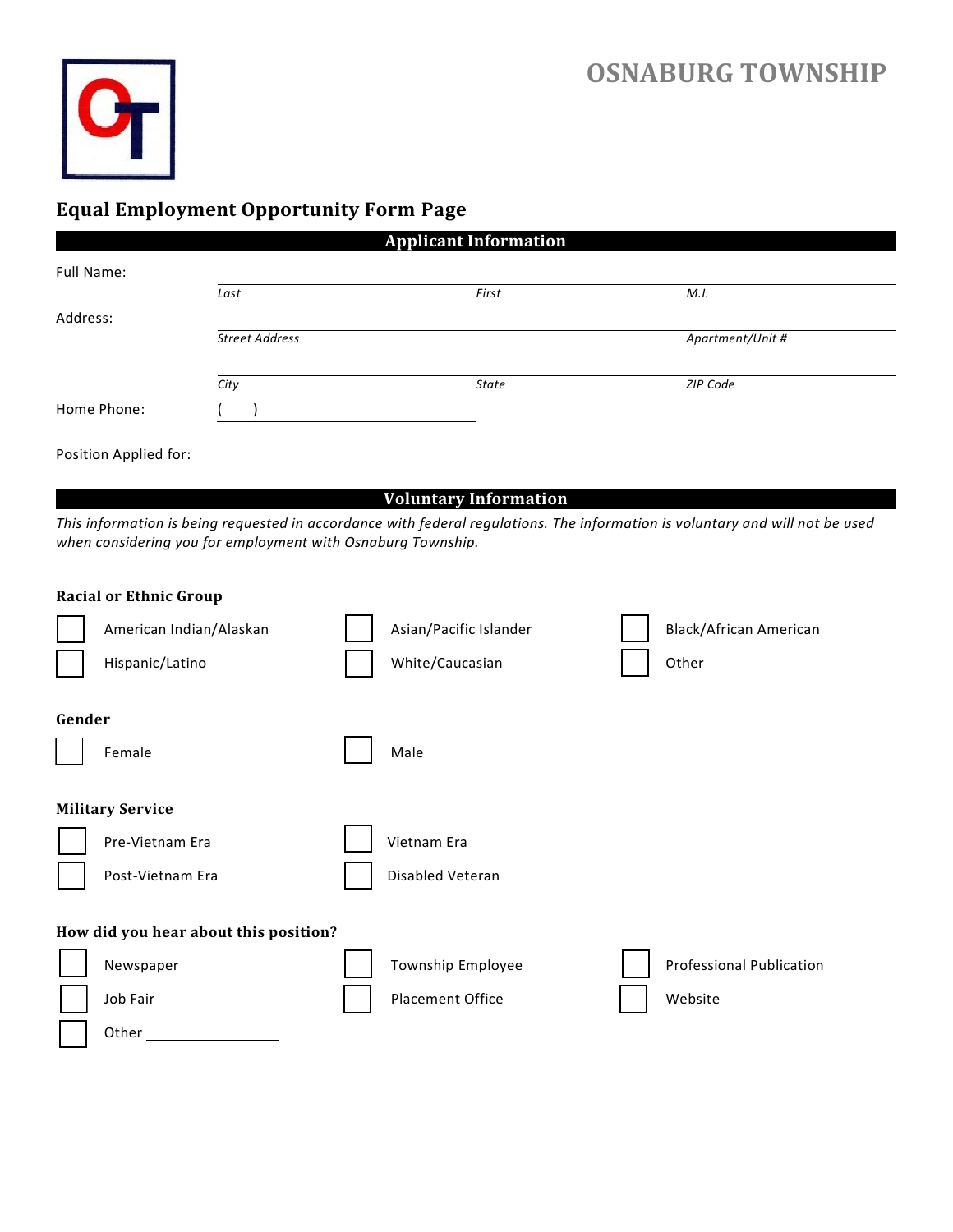## **PERSONAL**

Employment Application

| <b>APPLICANT INFORMATION</b>                |  |                                           |               |           |                   |                                                |                       |                  |                                 |              |  |               |                       |  |  |  |  |  |  |
|---------------------------------------------|--|-------------------------------------------|---------------|-----------|-------------------|------------------------------------------------|-----------------------|------------------|---------------------------------|--------------|--|---------------|-----------------------|--|--|--|--|--|--|
| Last Name                                   |  | First                                     |               |           |                   |                                                |                       |                  |                                 | M.I.         |  | Date          |                       |  |  |  |  |  |  |
| <b>Street Address</b>                       |  |                                           |               |           |                   |                                                |                       | Apartment/Unit # |                                 |              |  |               |                       |  |  |  |  |  |  |
| City                                        |  | State                                     |               |           |                   |                                                | ZIP                   |                  |                                 |              |  |               |                       |  |  |  |  |  |  |
| Phone                                       |  |                                           |               |           |                   |                                                | E-mail Address        |                  |                                 |              |  |               |                       |  |  |  |  |  |  |
| Date Available                              |  | Social Security No.<br>Last 4 Digits Only |               |           |                   |                                                |                       | XXX-XX-          |                                 |              |  |               | <b>Desired Salary</b> |  |  |  |  |  |  |
| Position Applied for                        |  |                                           |               |           |                   |                                                |                       |                  |                                 |              |  |               |                       |  |  |  |  |  |  |
| Are you a citizen of the United States?     |  |                                           | YES $\square$ | <b>NO</b> | $\mathbf{L}$      | If no, are you authorized to work in the U.S.? |                       |                  |                                 |              |  | YES $\square$ | NO                    |  |  |  |  |  |  |
| Have you ever worked for this township?     |  |                                           |               |           |                   | YES $\square$                                  | NO                    |                  | If so, when?                    |              |  |               |                       |  |  |  |  |  |  |
| If required can you work nights & weekends? |  |                                           |               |           |                   | YES $\square$                                  |                       | NO               | If no, explain                  |              |  |               |                       |  |  |  |  |  |  |
| Do you have A commercial drivers license    |  |                                           |               |           |                   | YES O                                          |                       | $NO$ $\Box$      | If yes CDL<br>Class?            |              |  | (A)           | (B)                   |  |  |  |  |  |  |
| Drivers License Number                      |  |                                           |               |           |                   |                                                |                       |                  | State drivers<br>license issued |              |  |               |                       |  |  |  |  |  |  |
|                                             |  |                                           |               |           |                   |                                                |                       |                  |                                 |              |  |               |                       |  |  |  |  |  |  |
| <b>EDUCATION</b>                            |  |                                           |               |           |                   |                                                |                       |                  |                                 |              |  |               |                       |  |  |  |  |  |  |
| High School                                 |  |                                           |               |           |                   | Address                                        |                       |                  |                                 |              |  |               |                       |  |  |  |  |  |  |
| From                                        |  | Did you graduate?<br>To                   |               |           |                   | YES $\Box$                                     | $NO$ $\Box$<br>Degree |                  |                                 |              |  |               |                       |  |  |  |  |  |  |
| College                                     |  |                                           |               |           |                   |                                                |                       | Address          |                                 |              |  |               |                       |  |  |  |  |  |  |
| From                                        |  |                                           | To            |           | Did you graduate? |                                                |                       | YES $\square$    | <b>NO</b><br>$\Box$<br>Degree   |              |  |               |                       |  |  |  |  |  |  |
| Other                                       |  | Address                                   |               |           |                   |                                                |                       |                  |                                 |              |  |               |                       |  |  |  |  |  |  |
| From                                        |  |                                           | To            |           | Did you graduate? |                                                |                       | YES $\square$    | <b>NO</b><br>$\Box$<br>Degree   |              |  |               |                       |  |  |  |  |  |  |
|                                             |  |                                           |               |           |                   |                                                |                       |                  |                                 |              |  |               |                       |  |  |  |  |  |  |
| <b>REFERENCES</b>                           |  |                                           |               |           |                   |                                                |                       |                  |                                 |              |  |               |                       |  |  |  |  |  |  |
| Please list three professional references.  |  |                                           |               |           |                   |                                                |                       |                  |                                 |              |  |               |                       |  |  |  |  |  |  |
| Full Name                                   |  |                                           |               |           |                   |                                                |                       |                  |                                 | Relationship |  |               |                       |  |  |  |  |  |  |
| Company                                     |  |                                           |               |           |                   |                                                |                       |                  |                                 | Phone        |  |               |                       |  |  |  |  |  |  |
| Address                                     |  |                                           |               |           |                   |                                                |                       |                  |                                 |              |  |               |                       |  |  |  |  |  |  |
| Full Name                                   |  |                                           |               |           |                   |                                                |                       |                  |                                 | Relationship |  |               |                       |  |  |  |  |  |  |
| Company                                     |  |                                           |               |           |                   |                                                |                       |                  |                                 | Phone        |  |               |                       |  |  |  |  |  |  |
| Address                                     |  |                                           |               |           |                   |                                                |                       |                  |                                 |              |  |               |                       |  |  |  |  |  |  |
| Full Name                                   |  |                                           |               |           |                   |                                                |                       |                  |                                 | Relationship |  |               |                       |  |  |  |  |  |  |
| Company                                     |  | Phone                                     |               |           |                   |                                                |                       |                  |                                 |              |  |               |                       |  |  |  |  |  |  |
| Address                                     |  |                                           |               |           |                   |                                                |                       |                  |                                 |              |  |               |                       |  |  |  |  |  |  |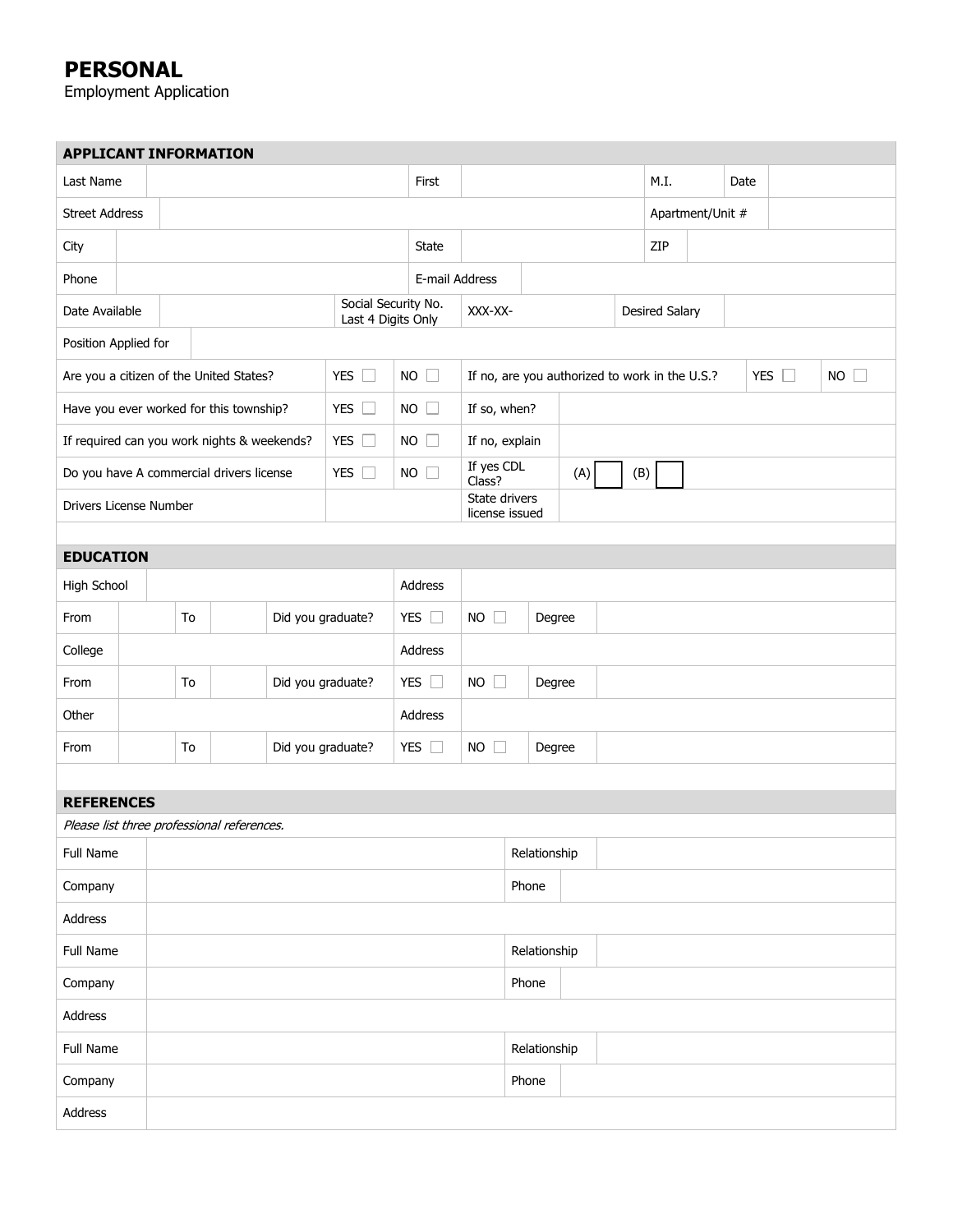| PREVIOUS EMPLOYMENT                                      |                        |                            |                                  |            |                       |    |  |  |  |
|----------------------------------------------------------|------------------------|----------------------------|----------------------------------|------------|-----------------------|----|--|--|--|
| Company                                                  | Phone                  |                            |                                  |            |                       |    |  |  |  |
| Address                                                  | Supervisor             |                            |                                  |            |                       |    |  |  |  |
| Job Title                                                | <b>Starting Salary</b> | <b>Ending Salary</b><br>\$ |                                  |            | $\frac{1}{2}$         |    |  |  |  |
| Responsibilities                                         |                        |                            |                                  |            |                       |    |  |  |  |
| From                                                     | To                     | Reason for Leaving         |                                  |            |                       |    |  |  |  |
| May we contact your previous supervisor for a reference? |                        |                            | NO                               |            |                       |    |  |  |  |
| Company                                                  |                        |                            | Phone                            |            |                       |    |  |  |  |
| Address                                                  |                        |                            | Supervisor                       |            |                       |    |  |  |  |
| Job Title                                                | <b>Starting Salary</b> | <b>Ending Salary</b><br>\$ |                                  |            | $\pmb{\mathfrak{\$}}$ |    |  |  |  |
| Responsibilities                                         |                        |                            |                                  |            |                       |    |  |  |  |
| From                                                     | To                     | Reason for Leaving         |                                  |            |                       |    |  |  |  |
| May we contact your previous supervisor for a reference? | YES $\square$          | NO                         |                                  |            |                       |    |  |  |  |
| Company                                                  |                        |                            |                                  | Phone      |                       |    |  |  |  |
| <b>Address</b>                                           |                        |                            |                                  | Supervisor |                       |    |  |  |  |
| Job Title                                                |                        |                            | \$<br><b>Ending Salary</b><br>\$ |            |                       |    |  |  |  |
| Responsibilities                                         |                        |                            |                                  |            |                       |    |  |  |  |
| From                                                     | To                     | Reason for Leaving         |                                  |            |                       |    |  |  |  |
| May we contact your previous supervisor for a reference? |                        |                            | $NO$ $\Box$                      |            |                       |    |  |  |  |
|                                                          |                        |                            |                                  |            |                       |    |  |  |  |
| <b>MILITARY SERVICE</b>                                  |                        |                            |                                  |            |                       |    |  |  |  |
| <b>Branch</b>                                            |                        |                            |                                  |            | From                  | To |  |  |  |

| <b>Branch</b>                                                           | From<br>To        |
|-------------------------------------------------------------------------|-------------------|
| Rank at Discharge                                                       | Type of Discharge |
| If other than honorable, explain                                        |                   |
| Have you taken training under the<br>YES  <br>$NO$ $\Box$<br>G.I. Bill? |                   |
| If Yes to above what training did<br>you receive?                       |                   |